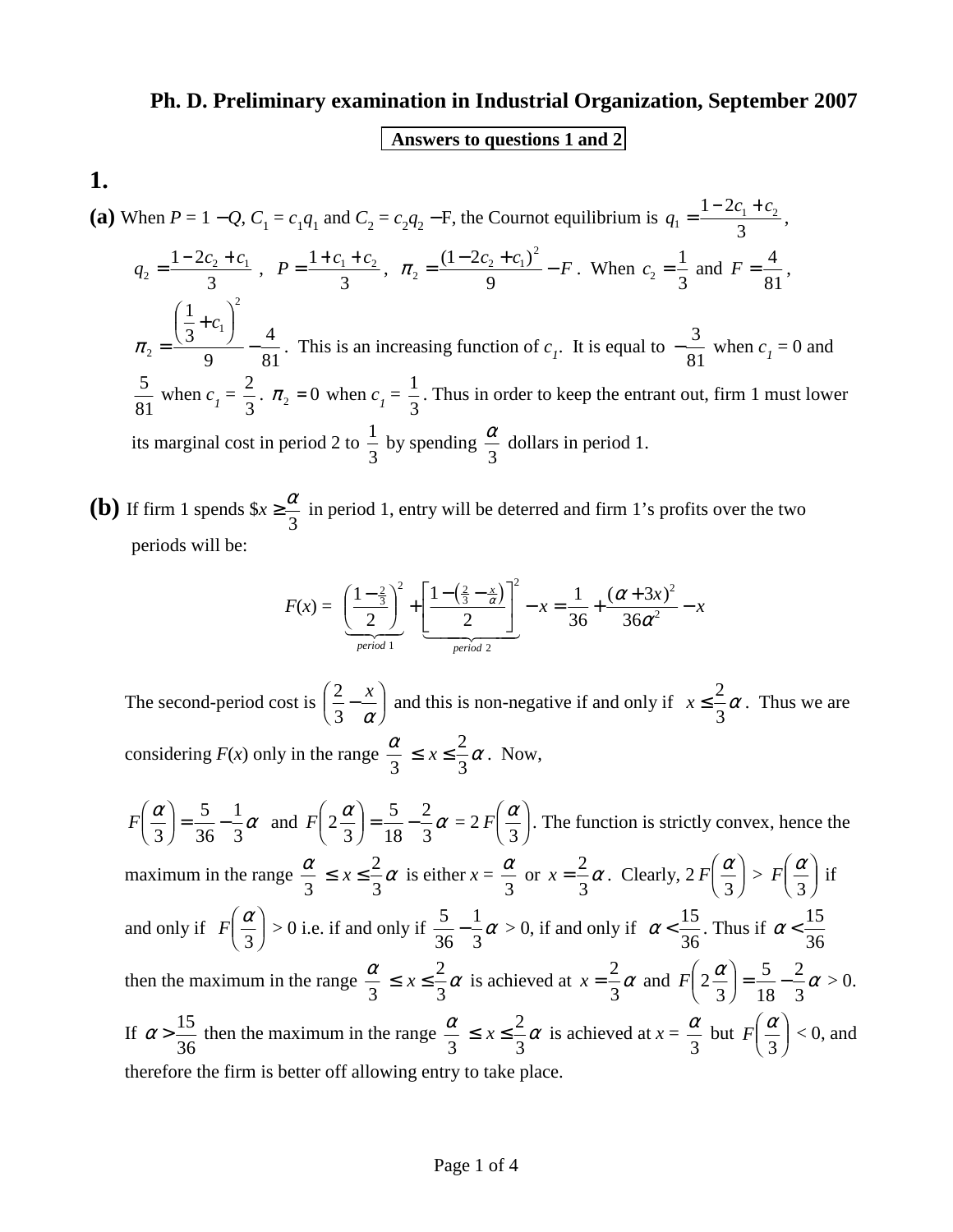If firm 1 spends  $x < \frac{\alpha}{2}$ 3 in period 1, so that its period 2 marginal cost is  $c_1 = \left(\frac{2}{3} - \frac{x}{x}\right)$ 1 2 3 1 3  $=\left(\frac{2}{3}-\frac{x}{\alpha}\right)>\frac{1}{3}$ , then  $\overline{f}$  $\bigg($  $\int$  $\bigg)$ .<br>J entry will take place in period 2 and firm 1's period 2 profits at the Cournot equilibrium will be

$$
\pi_1 = \frac{\left(1 - 2c_1 + c_2\right)^2}{9} = \frac{\left[1 - 2\left(\frac{2}{3} - \frac{x}{\alpha}\right) + \frac{1}{3}\right]^2}{9} = \frac{4x^2}{9\alpha^2}.
$$
 Thus its profits over the two periods will be

$$
\pi(x) = \left(\frac{1-\frac{2}{3}}{2}\right)^2 + \frac{4x^2}{9\alpha^2} - x = \frac{1}{36} + \frac{4x^2}{9\alpha^2} - x.
$$

 $\pi(x)$  is strictly convex,  $\pi(0) = \frac{1}{2}$ 36 , *d dx*  $\pi(\pi(0)) = -1 < 0$  and  $\pi\left(\frac{\alpha}{2}\right) = \frac{1}{2} + \frac{4}{2} - \frac{\alpha}{2}$ 3 1 36 4  $\left(-\frac{1}{36} + \frac{4}{81} - \frac{\alpha}{3}\right)$  $\int$  $\big($  $\int$  $\sum_{i=1}^{n}$ .<br>J

 $F\left(\frac{\alpha}{3}\right) = \frac{5}{36} - \frac{1}{3}\alpha$ 5 36 1  $\left(-\frac{5}{36} - \frac{1}{3}\alpha\right)$ . Thus the only value that we need to consider in the range  $0 \le x < \frac{\alpha}{3}$  $\overline{f}$  $\bigg($  $\sqrt{\frac{1}{2}}$  $\bigg)$ .<br>J 3 is  $x =$ 0: if  $\pi\left(\frac{\alpha}{3}\right) > \pi$  $\Rightarrow$   $\pi$ (0) then the firm would be better off choosing an *x* in the range  $\frac{\alpha}{3}$  $\overline{f}$  $\bigg($  $\int$ J<br>N  $\frac{1}{2}$  $\leq x \leq \frac{2}{3}$ 3  $\alpha$  . Now,  $\pi(0) = \frac{1}{2}$ 36 . Thus we have the following cases:

(1) 
$$
\alpha \ge \frac{15}{36}
$$
 yielding  $F\left(2\frac{\alpha}{3}\right) \le F\left(\frac{\alpha}{3}\right) \le 0$ . In this case  $x = 0$  is the optimal choice, yielding  $\pi(0) = \frac{1}{36}$ .

(2) 
$$
\alpha < \frac{15}{36}
$$
. Then we need to compare  $\pi(0) = \frac{1}{36}$  with  $F\left(2\frac{\alpha}{3}\right) = \frac{5}{18} - \frac{2}{3}\alpha$ . The former is  
greater than the latter if and only if  $\alpha > \frac{3}{8}$ . Thus:  
if  $\alpha > \frac{3}{8}$  the optimal choice is  $x = 0$  yielding  $\pi(0) = \frac{1}{36}$ ,  
if  $\alpha \le \frac{3}{8}$  the optimal choice is  $x = \frac{2}{3}\alpha$  yielding  $F\left(2\frac{\alpha}{3}\right) = \frac{5}{18} - \frac{2}{3}\alpha$ .  
Thus  $\alpha^* = \frac{3}{8}$ .

The two-period profit function of the firm is: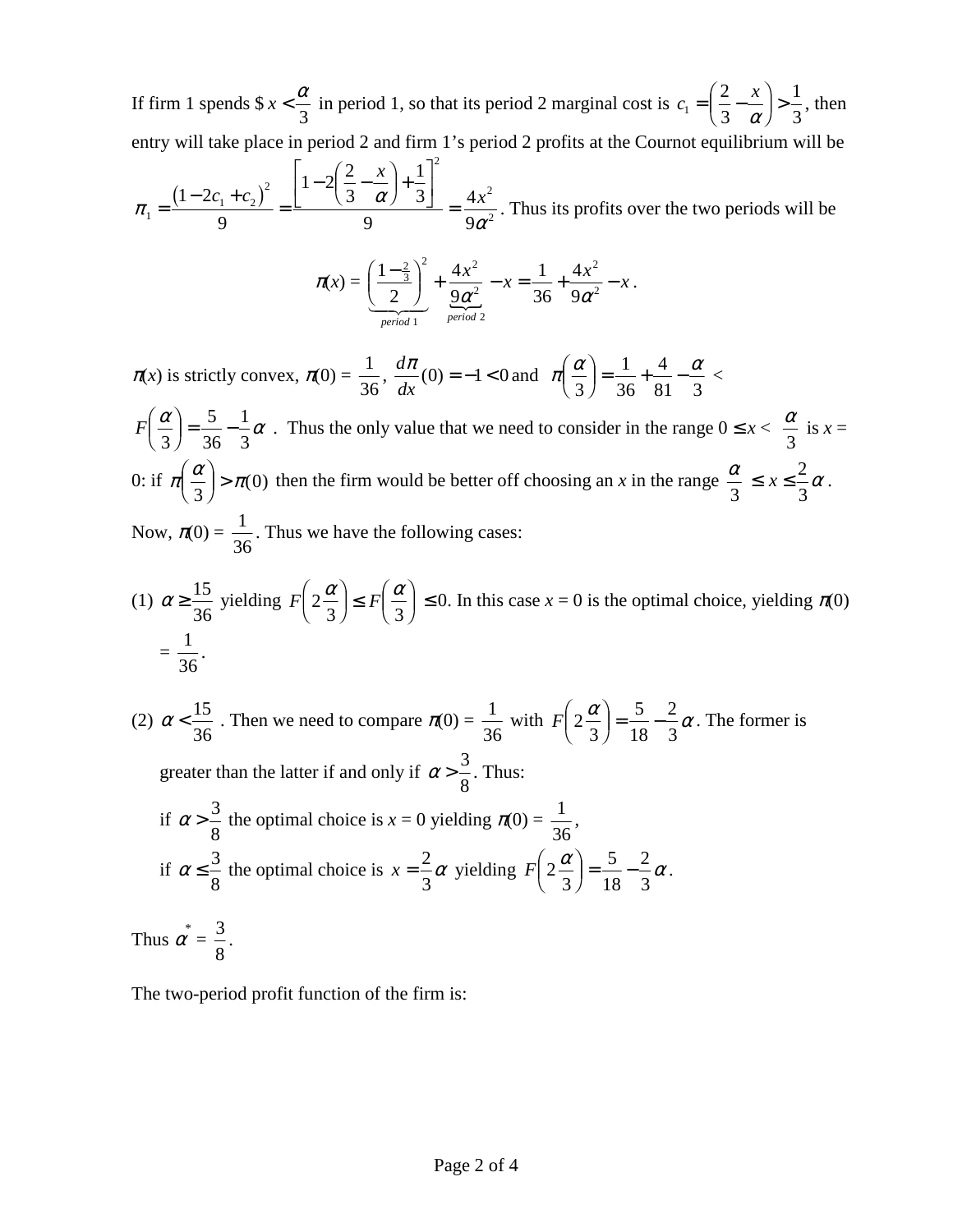$$
\Pi(x, \alpha) := \sqrt{\left(\frac{1}{36} - x + \frac{4 \cdot x^2}{9 \cdot \alpha^2}\right)} \quad \text{if} \quad 0 \le x < \frac{\alpha}{3}
$$
\n
$$
\left[\frac{1}{36} - x + \frac{1}{36} \cdot \frac{(\alpha + 3 \cdot x)^2}{\alpha^2}\right] \quad \text{if} \quad \frac{\alpha}{3} \le x \le \frac{2 \cdot \alpha}{3}
$$

The above analysis shows that the maximum of this function is  $x = 0$  if  $\alpha > \frac{3}{8}$ 8 and  $x = \frac{2}{3}$ 3  $\alpha$  if  $\alpha < \frac{3}{3}$ 8 . If  $\alpha = \frac{3}{2}$ 8 then there are two maxima: one at  $x = 0$  and the other at  $x = \frac{2}{3}$ 3  $\alpha$  .

- **(c)** If firm 1 decides **not** to deter entry, it is because  $\alpha > \frac{3}{8}$ 8 , in which case it was shown above that the optimal choice is  $x = 0$ , i.e. the firm will not reduce its marginal cost at all.
- **(d)** If firm 1 decides to deter entry, it is because  $\alpha \leq \frac{3}{8}$ 8 , in which case it was shown above that the optimal choice is  $x = \frac{2}{3}$ 3  $\alpha$  and thus the firm will reduce its period-2 marginal cost to 0.
- **2.** (a) First find the consumer  $t^*$  who is indifferent between buying and not buying:  $t^* = \frac{p}{t}$  $\frac{p}{x}$ .  $\overline{f}$  $\overline{\phantom{a}}$  $\sqrt{\frac{1}{2}}$  $\bigg)$ K Thus demand is  $D(p,x) = \left(1 - \frac{p}{p}\right)N$  $\left(1 - \frac{p}{x}\right)N$ . The firm's profits are  $\pi(p, x) = p\left(1 - \frac{p}{x}\right)N$  $\pi(p, x) = p\left(1 - \frac{p}{x}\right)$  $= p \left(1 - \frac{p}{x}\right) N$ . Solving  $\frac{\partial n}{\partial p} = 0$  $rac{\partial \pi}{\partial \overline{\theta}} =$ ∂ yields  $p^* =$ 2  $\frac{x}{2}$  and  $\pi^* = \pi(p^*, x)$ 4  $\pi(p^*, x) = \frac{x}{l}N$ . This is an increasing function of *x*. Thus the firm would choose the maximum value of *x*, namely  $x = 10$ , with a corresponding profit of 2.5*N*.

 **(b)** In general firms can gain by offering several products because it allows them to practice price discrimination through product differentiation. So the expectation is that the firm would prefer to offer two products rather than only one.

(c) As in part (a), demand is 
$$
D(p,x) = \left(1 - \frac{p}{x}\right)N
$$
. The firm's profits now are  
\n
$$
\pi(p,x) = (p-c)\left(1 - \frac{p}{x}\right)N
$$
. Solving  $\frac{\partial \pi}{\partial p} = 0$  yields  $P^* = \frac{x+c}{2}$ ,  $Q^* = \frac{x-c}{2x}N$ ,  
\n
$$
\pi^* = \frac{(x-c)^2}{4x}N.
$$
\n(d) When  $x = 4$ ,  $c = 2$ ,  $P^* = 3$ ,  $Q^* = 0.25N$ ,  $\pi^* = 0.25N$ .